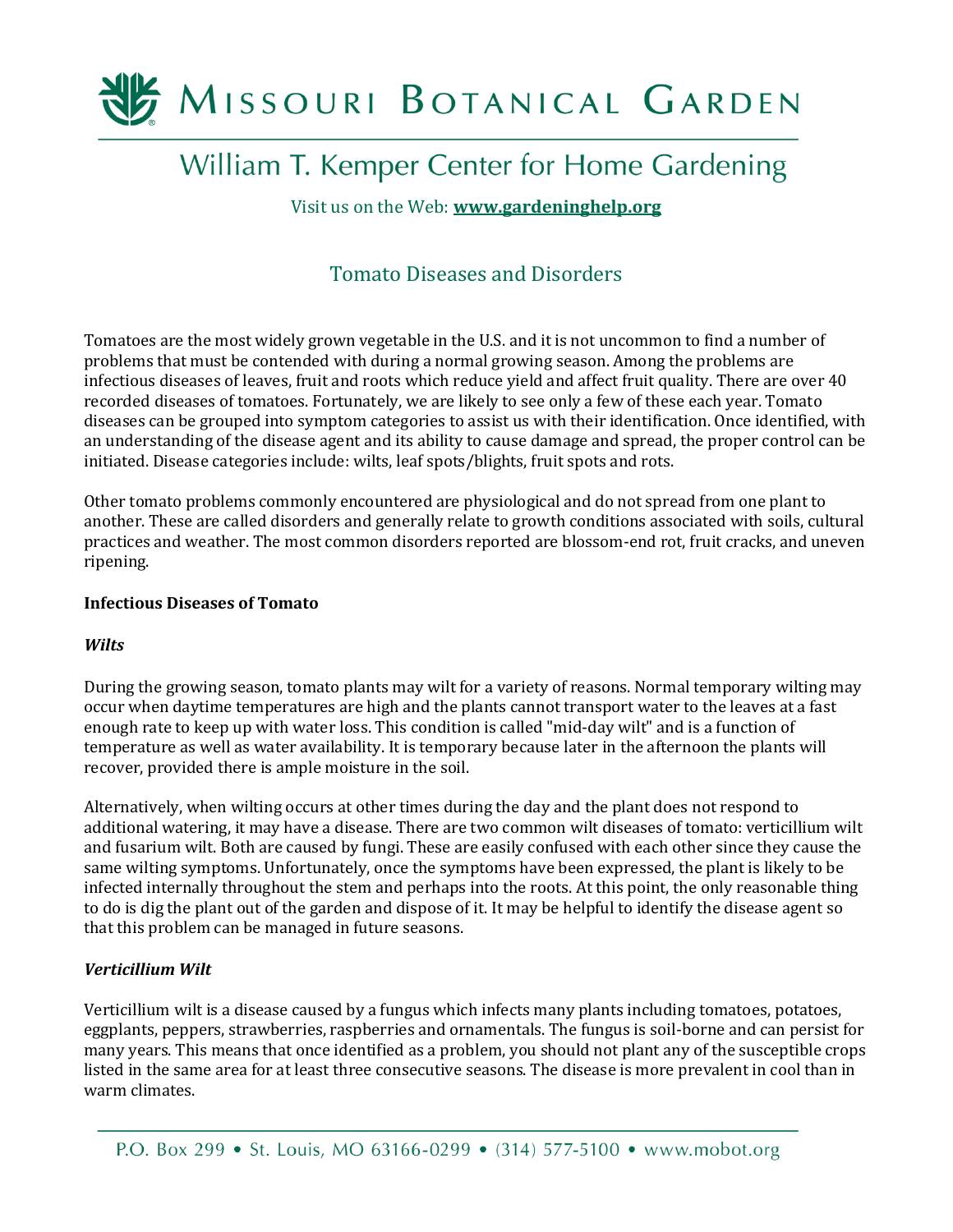Wilting symptoms may appear first on older, bottom leaves. These leaves may become yellowed, dry up and drop prematurely. The upper shoots may also wilt especially during mid-day. Leaf tips curl upward at the margin and defoliation may continue up the plant. At an advanced stage of infection, the internal portion of the stem at the base of the plant will appear dark and discolored.

# *Fusarium Wilt*

Fusarium wilt is caused by fungus. Like verticillium wilt, the initial symptoms include lower leaf wilting and yellowing. Unlike verticillium wilt, wilting may only be associated with a branch or one side of the plant. One, then maybe two shoots will be affected as the disease progresses. Eventually, the whole plant will wilt and die. This may take a number of weeks from the first wilt symptom until death.

The fungus is soil-borne and can live in the soil for many years. It will infect susceptible roots and once inside the stem will progress upward. There are several races of the fungus which have been identified. Fusarium wilt is primarily a cool-weather disease.

## *Control of Fungal Wilt Diseases*

The first step in the control of these diseases is to get an accurate diagnosis. This is best confirmed by an expert who might send a sample of the plant to a plant clinic to have it cultured. During the process, sample pieces are placed on a nutrient medium which allows the fungus to grow out, enabling identification. Once confirmed as a disease caused by one of the fungi, there are several steps that might be taken to avoid the problem in the future.

Since both of the fungal wilt diseases reside in the soil for years, they represent a threat for an extended period of time, but only to a susceptible host. In the case of verticillium there are many hosts, most of which are in the potato family, while fusarium also attacks pea, spinach and melons. Therefore, the area in which a diseased plant was grown should be rotated to a non-susceptible crop like cabbage, broccoli, beans or carrot. Susceptible crops should not be planted for at least three growing seasons. This period of time will cause the fungal population to decline to levels which represent a lower risk at the end of the rotation period.

The next step is to plant resistant cultivars of tomato. Fortunately, a good deal of work has been done to breed resistant plants. One way to know if the cultivar in question is resistant is to check the seed packet. On the front of the packet should be the letters VF or VFT or VFTN. These stand for Verticillium (V), Fusarium (F), Tobacco Mosaic (T) and Nematode (N) resistant. If these are not on the packet, then the cultivar may not be resistant to any of the diseases.

Preventive chemical treatments with fungicides are not recommended for these wilt diseases.

## *Leaf Spots and Blights*

There are many leaf spots and blights of tomatoes caused by disease organisms. Of these, early blight and septoria leaf spot are the most common and contribute to the greatest number of problems. These diseases are caused by fungi and are difficult to control especially if the weather is wet. Splashing water is the main vehicle for spreading these diseases from leaf to leaf and plant to plant.

## *Early Blight*

This disease is caused by the fungus, *Alternaria solani*. It may affect seedlings, but is most common on older plants. It first appears on older, lower leaves as dark brown spots with dark concentric rings. Spotted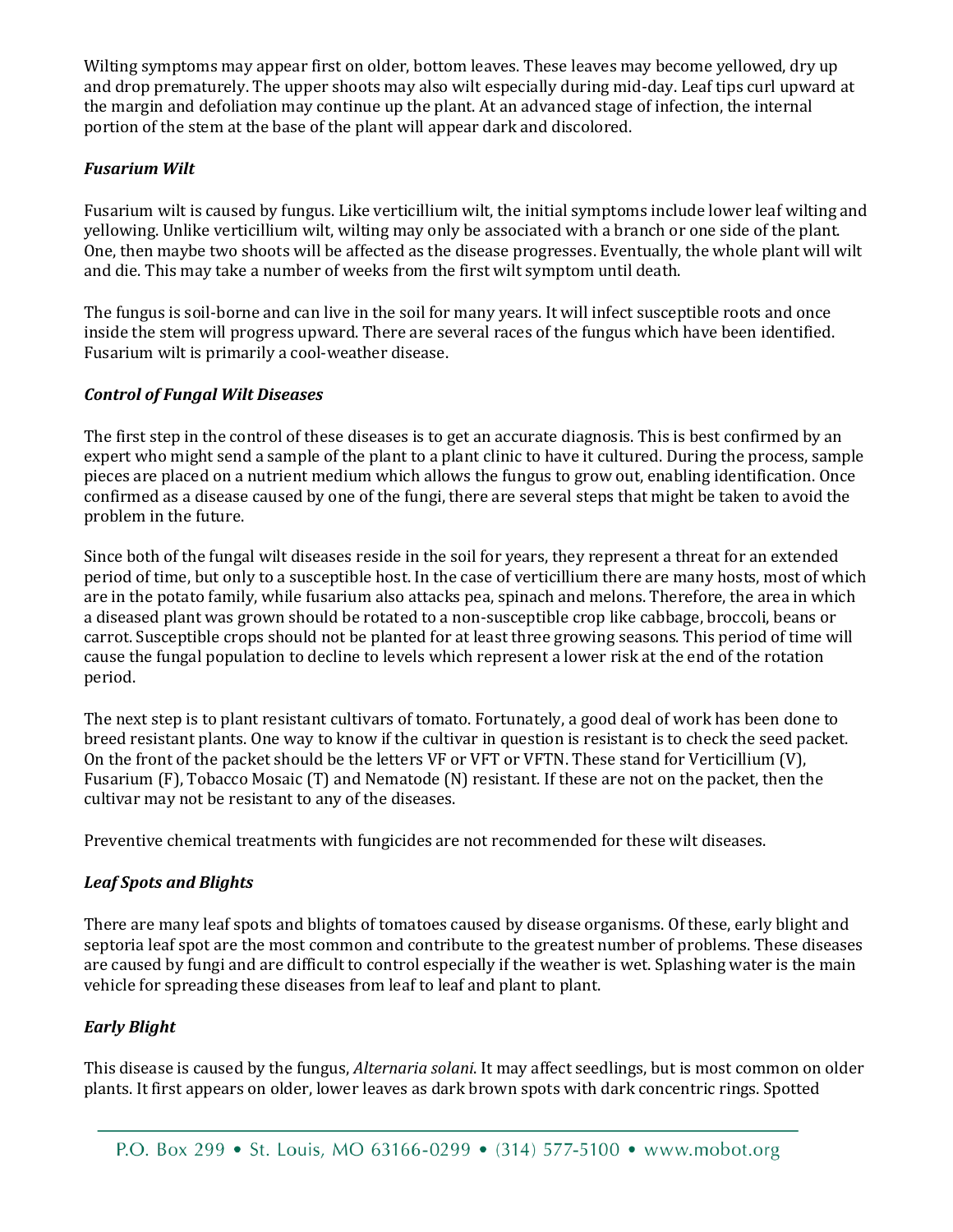leaves may dry up and die prematurely. Plants will become defoliated if the infection becomes severe. This leads to poorly colored fruit.

The initial infection begins when spores of the fungus, overwintering in residue of diseased plant tissue from previous seasons, splash onto new leaf tissue. The fungus can persist in infested residue for about one year and therefore, represents a threat each year that infected tomatoes are grown in the same spot. The fungus can also be seedborne and introduced with the seed and on transplants. Spread of the disease occurs under conditions of high moisture (heavy dews and rainfall) and can be most severe when plants are under drought stress caused by a lack of soil moisture or poor soil conditions.

This disease is more likely to be found on foliage; however, the fungus can also infect green or ripe fruit. Generally, fruit infection appears at the stem end and develops into black, shriveled areas which become sunken. Often the infected area will appear leathery with a pattern of concentric rings outlining the dark, discolored zone.

# *Septoria Leaf Spot*

This leaf spot disease is caused by the fungus, *Septoria lycopersici*, and is probably the most common leaf spot disease of tomato. It first appears as small, water-soaked spots on lower leaves that eventually expand to an eighth-inch in diameter and become semicircular. The center of each lesion will become grayish-white in color with dark borders or edges.

As conditions become favorable, lesions will produce small fungal fruiting bodies in the center of each spot from which spores are generated. Spores are spread from leaf to leaf by splashing rain. Leaves which become heavily infected will turn yellow, eventually dry and fall off.

Infection can occur at any stage of plant development, however, it is most severe after plants have set fruit. Lower leaves are infected first and the disease will progress upward if wet weather prevails. Defoliation occurs when the disease has become well established, generally after periods of wet, warm weather.

The fungus will overwinter in infected tomato debris which remains in the bed or garden. It can also become established on weeds like ground cherry, horse nettle and nightshade.

## *Control of Leaf Spot Diseases*

The best place to start in controlling leaf spot diseases of tomato is to buy or raise disease-free seedlings or transplants. Plants should be spaced out in the garden so that they are not crowded and the tops do not touch each other. This allows free moisture on the foliage to dry more quickly. Other steps which should be taken to avoid problems include:

- 1) do not overhead water or water in the evening
- 2) water and fertilize to maintain vigorous plants
- 3) remove infected leaves to reduce the spread of spores
- 4) avoid working with the plants when they are wet
- 5) remove plant debris in the fall and plow under any remaining debris
- 6) rotate crops of tomatoes with other vegetables on a three to four year schedule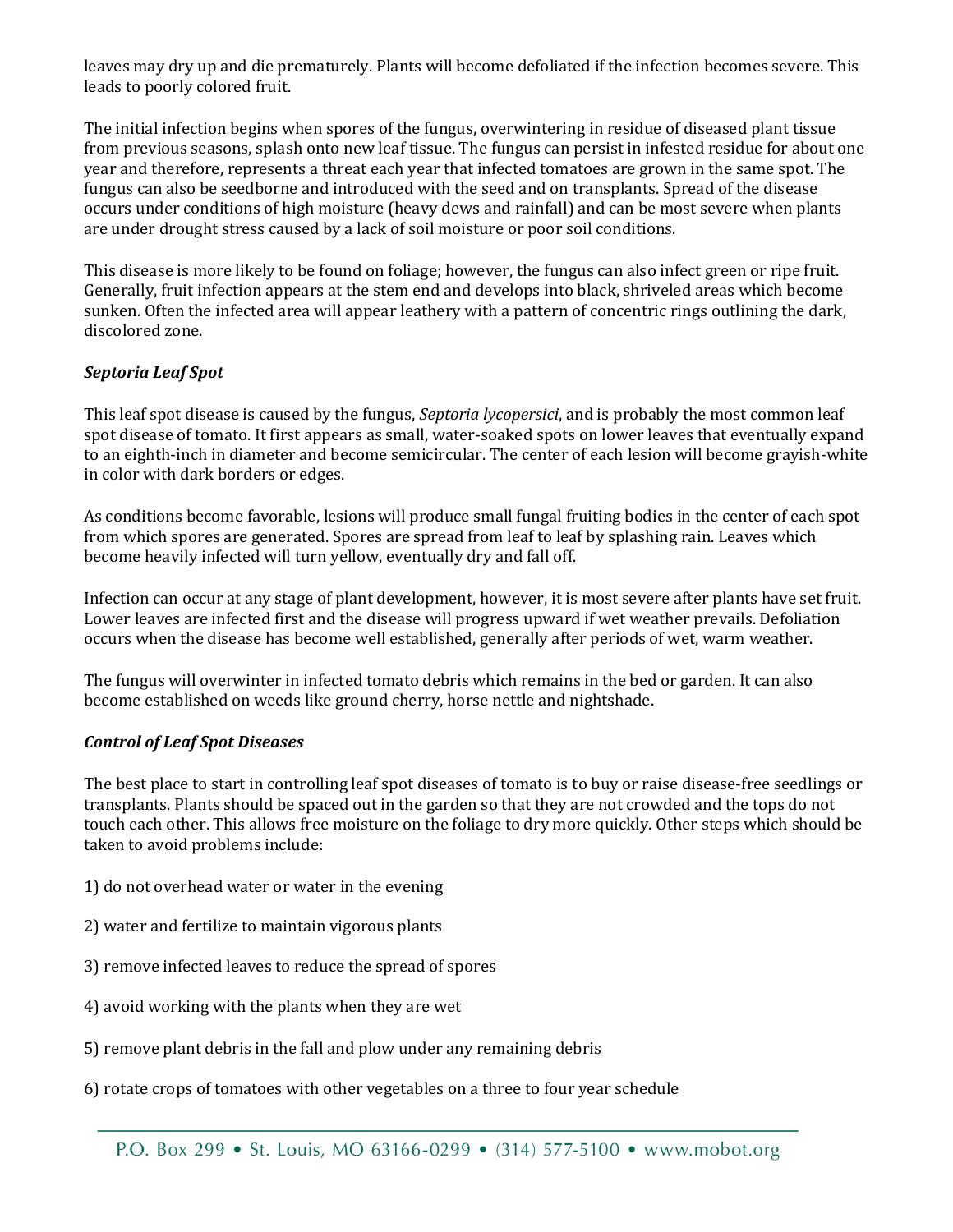7) fungicides can be applied prior to symptom development to protect the foliage and fruit

#### *Fruit Diseases and Disorders*

There are a couple infectious and non-infectious problems which affect tomato fruit quality commonly found in the home garden. Of the infectious diseases, anthracnose and early blight are observed most frequently and are both caused by fungal pathogens. Several bacterial diseases can also be found, however, they are generally not significant. Fruit quality can be reduced by physiological disorders. The most prominent are blossom-end rot and disorders which cause the fruit to crack or ripen unevenly.

#### **Infectious Diseases of Tomato Fruit**

#### *Anthracnose*

This is a fungal disease caused by *Colletotrichum coccoides* and occurs primarily on fruit. Leaf infections may also be found, but generally coincide with the occurrence of other leaf disorders such as another disease or physiological problems. In that sense, anthracnose is not an aggressive disease on foliage.

Considered the most damaging disease of fruit, anthracnose can infect green, immature tomatoes, however, the symptoms will not appear until the fruit ripens. Small, circular, indented dark spots will appear as the fruit changes to its mature color. The spot will expand to form concentric rings of dark specks which are the fruiting bodies of the fungus and contain spores. When conditions are moist, these fruiting bodies will exude large numbers of spores which may give the lesion a creamy-pink coloration. Infection will progress to the point where internal discoloration can be quite deep. Generally, the rot is localized and portions of the fruit can be eaten. In other cases, the disease will cause a predisposition of the fruit to other problems which accelerate the decay process.

The fungus survives the winter on diseased tomato vines, in the soil and in seeds. It also can become established on foliage infected by other pathogens late in the season. Spores are spread by splashing water and rain and infections are typical during times of warm weather in the '80s. Both green and ripe tomatoes can become infected, yet symptoms may not develop until after ripening has occurred.

## *Early Blight*

This disease was discussed above as related to foliage diseases. The fruit-infective stage commonly is associated with the stem end of the tomato. It is diagnosed by recognition of a series of concentric rings that give a distinguishing appearance to the lesion. Like anthracnose, the fruit can become infected at any stage of development, however, symptoms may not be noticeable until fruit ripening. While the disease is primarily found on tomato, other common vegetable crops like potato, pepper and eggplant can also serve as hosts.

## *Control of Fruit Diseases*

Control measures for fruit diseases follow those outlined for diseases of foliage. The primary aim is to remove all infected debris from the garden because this is the source of initial infection. In addition with fruit diseases, it is helpful to harvest at frequent intervals and pick all ripe fruit at each harvest so that the disease does not build up.